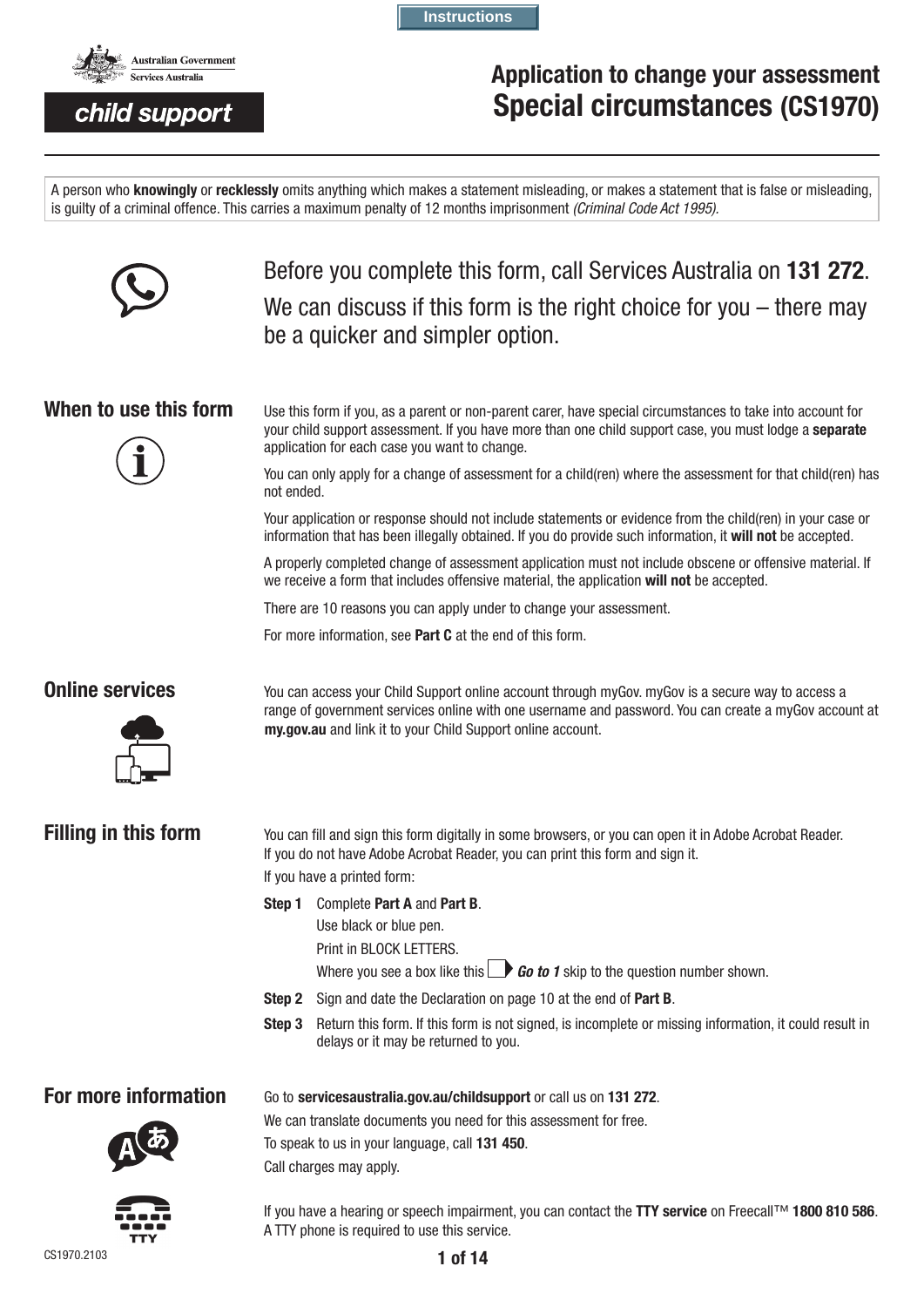

# **Application to change your assessment Special circumstances (CS1970) Part A**

|              | The information on this page is confidential and will not be given to the other party.          |                 |                                                                                                                                          |
|--------------|-------------------------------------------------------------------------------------------------|-----------------|------------------------------------------------------------------------------------------------------------------------------------------|
|              | <b>Your confidential details</b>                                                                | 8               | Do you have a court order in relation to this assessment?                                                                                |
|              | Your Customer Reference Number or Case ID                                                       |                 | $\mathsf{No}$ Go to next question                                                                                                        |
|              |                                                                                                 |                 | $Yes \nightharpoonup$ Call us to discuss your options before completing the<br>rest of this form.                                        |
| $\mathbf{2}$ | Your name                                                                                       | 9               | Do you currently have a written child support agreement for<br>this assessment?                                                          |
|              | Miss <sup>1</sup><br><b>Mrs</b><br>Ms<br>Mr<br><b>Other</b>                                     |                 | $No \rightarrow Go$ to next question                                                                                                     |
|              | Family name                                                                                     |                 | rest of this form.                                                                                                                       |
|              | First given name                                                                                |                 | <b>Employer details</b>                                                                                                                  |
|              | Second given name                                                                               |                 | Only answer questions 10 to 12 if you are the natural or adoptive<br>parent of the child(ren) in the assessment, otherwise go to Part B. |
|              |                                                                                                 |                 | 10 Are you employed?                                                                                                                     |
|              |                                                                                                 |                 | $\mathbb{N}_0$ $\rightarrow$ Go to 12                                                                                                    |
| 3            | Your date of birth                                                                              |                 | Yes $\Box$ Go to next question                                                                                                           |
|              | $\sqrt{2}$                                                                                      |                 |                                                                                                                                          |
|              |                                                                                                 | 11              | Your employer's name                                                                                                                     |
| 4            | Your permanent address                                                                          |                 |                                                                                                                                          |
|              |                                                                                                 |                 | Your employer's address                                                                                                                  |
|              |                                                                                                 |                 |                                                                                                                                          |
|              | Postcode                                                                                        |                 |                                                                                                                                          |
|              |                                                                                                 |                 | Postcode                                                                                                                                 |
| 5            | Your postal address (if different to above)                                                     |                 |                                                                                                                                          |
|              |                                                                                                 | 12 <sup>°</sup> | Do you own, or are you involved in a business, partnership,<br>company or trust?                                                         |
|              |                                                                                                 |                 | $No \rightharpoonup$ Go to Part B                                                                                                        |
|              | Postcode                                                                                        |                 | Give details below<br>Yes                                                                                                                |
|              |                                                                                                 |                 | Business, partnership, company or trust name                                                                                             |
| 6            | When is the best time for us to call you?<br>We will try to call you at this time.              |                 |                                                                                                                                          |
|              | Day(s) of the week (Monday to Friday) and time (between                                         |                 |                                                                                                                                          |
|              | 8:30 am and 4:30 pm, local time)                                                                |                 | Name of directors/partners/owners                                                                                                        |
|              |                                                                                                 |                 |                                                                                                                                          |
|              | Your contact phone number                                                                       |                 |                                                                                                                                          |
|              |                                                                                                 |                 |                                                                                                                                          |
|              |                                                                                                 |                 |                                                                                                                                          |
| 7            | Do you have a restraining, intervention or other protection order<br>involving the other party? |                 | Australian Business Number (ABN)                                                                                                         |
|              | No                                                                                              |                 |                                                                                                                                          |
|              | Yes                                                                                             |                 | If you need more space, provide a separate sheet with details.                                                                           |
|              | CS1970.2103<br>2 of 14                                                                          |                 |                                                                                                                                          |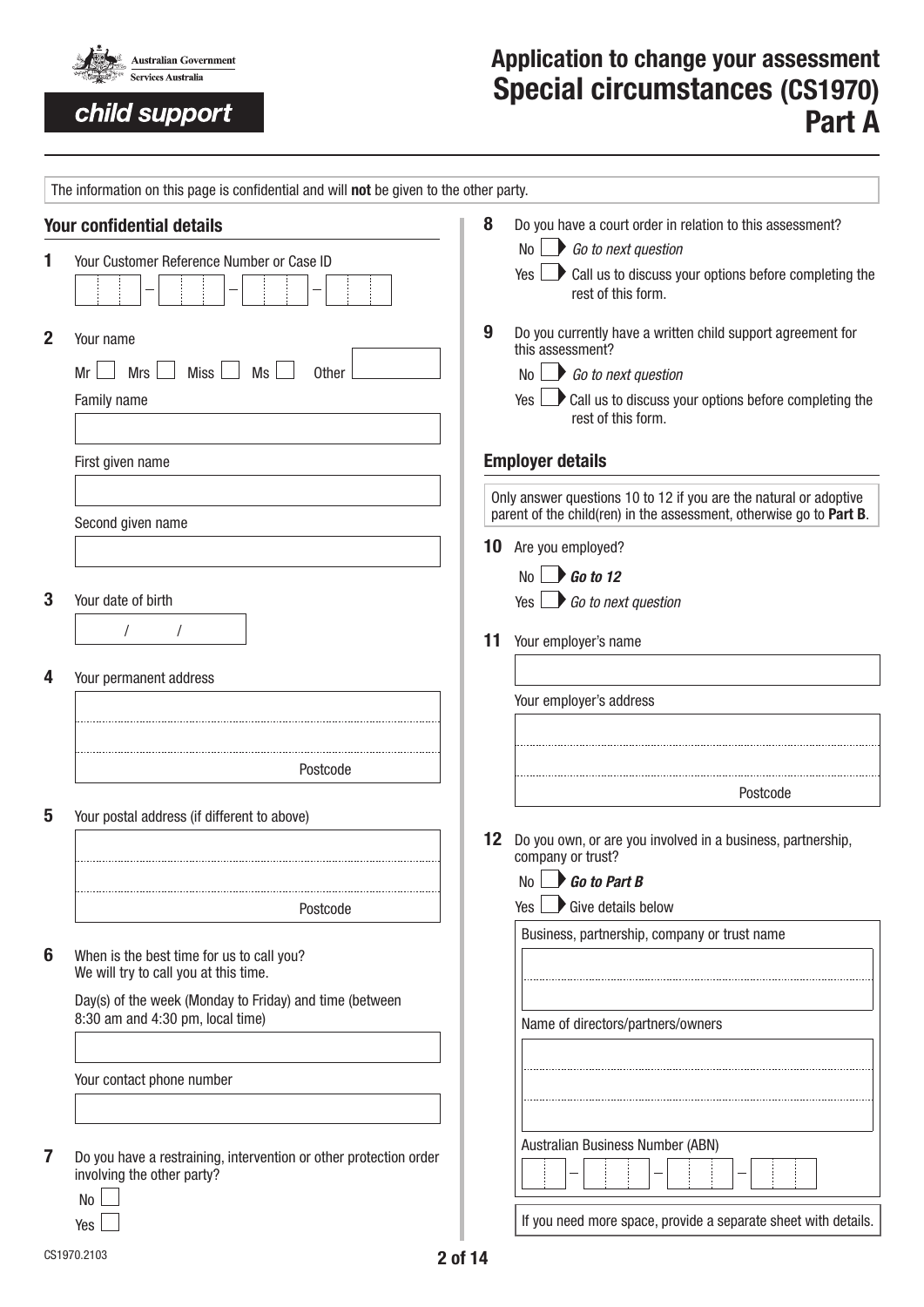

# **Application to change your assessment Special circumstances (CS1970) Part B**

**Important:** A copy of this page and any supporting evidence **will** be given to the other party. Remove any personal details you do not want the other party to see from the evidence you send us. You must seek permission from any third party before giving us their information.

|             | 5<br><b>Case details</b>                                             | Under which reason(s) are you applying to change your<br>assessment?                                                                                                   |  |
|-------------|----------------------------------------------------------------------|------------------------------------------------------------------------------------------------------------------------------------------------------------------------|--|
| 1           | Your name<br>Ms<br><b>Mrs</b><br><b>Miss</b><br>Other<br>Mr          | For more information about the 10 reasons and evidence you<br>need to give us with your application, refer to Part C at the<br>end of this form.                       |  |
|             | Family name                                                          | You must tick at least one box to be eligible to apply                                                                                                                 |  |
|             | First given name                                                     | <b>Reason 1</b> $-$ The costs of spending time with or<br>communicating with the child(ren) are more than<br>5% of my adjusted taxable income amount                   |  |
|             |                                                                      | <b>Reason 2</b> $-$ The child(ren) has special needs                                                                                                                   |  |
|             | Second given name                                                    | <b>Reason 3</b> $-$ There are extra costs in caring for,<br>educating or training the child(ren) in the way both<br>parents intended                                   |  |
| $\mathbf 2$ | Your occupation                                                      | <b>Reason 4</b> – The child(ren) has income, an earning<br>capacity, property and/or financial resources                                                               |  |
|             |                                                                      | <b>Reason 5</b> $-$ I have provided money, goods or property<br>for the benefit of the child(ren)                                                                      |  |
| 3           | Other party's name<br>Mrs<br><b>Miss</b><br>Ms<br>Mr<br><b>Other</b> | <b>Reason 6</b> – The costs of child care for the child(ren)<br>under 12 years of age has changed                                                                      |  |
|             | Family name                                                          | <b>Reason 7</b> $-$ I have out of the ordinary, necessary<br>expenses to support myself                                                                                |  |
|             | First given name                                                     | <b>Reason 8A</b> - The assessment does not correctly reflect<br>one or both parent's income, property, and/or financial<br>resources                                   |  |
|             | Second given name                                                    | <b>Reason 8B</b> - The assessment does not correctly reflect<br>one or both parent's earning capacity                                                                  |  |
|             |                                                                      | <b>Reason 9</b> $-$ I have a duty to support another person                                                                                                            |  |
|             |                                                                      | <b>Reason 10</b> $-$ I have a responsibility to support a<br>resident child(ren)                                                                                       |  |
| 4           | Names of the child(ren) in the assessment                            | You must provide copies of relevant evidence to<br>support this application. Call us if you are not sure<br>about any information or documents you want to<br>provide. |  |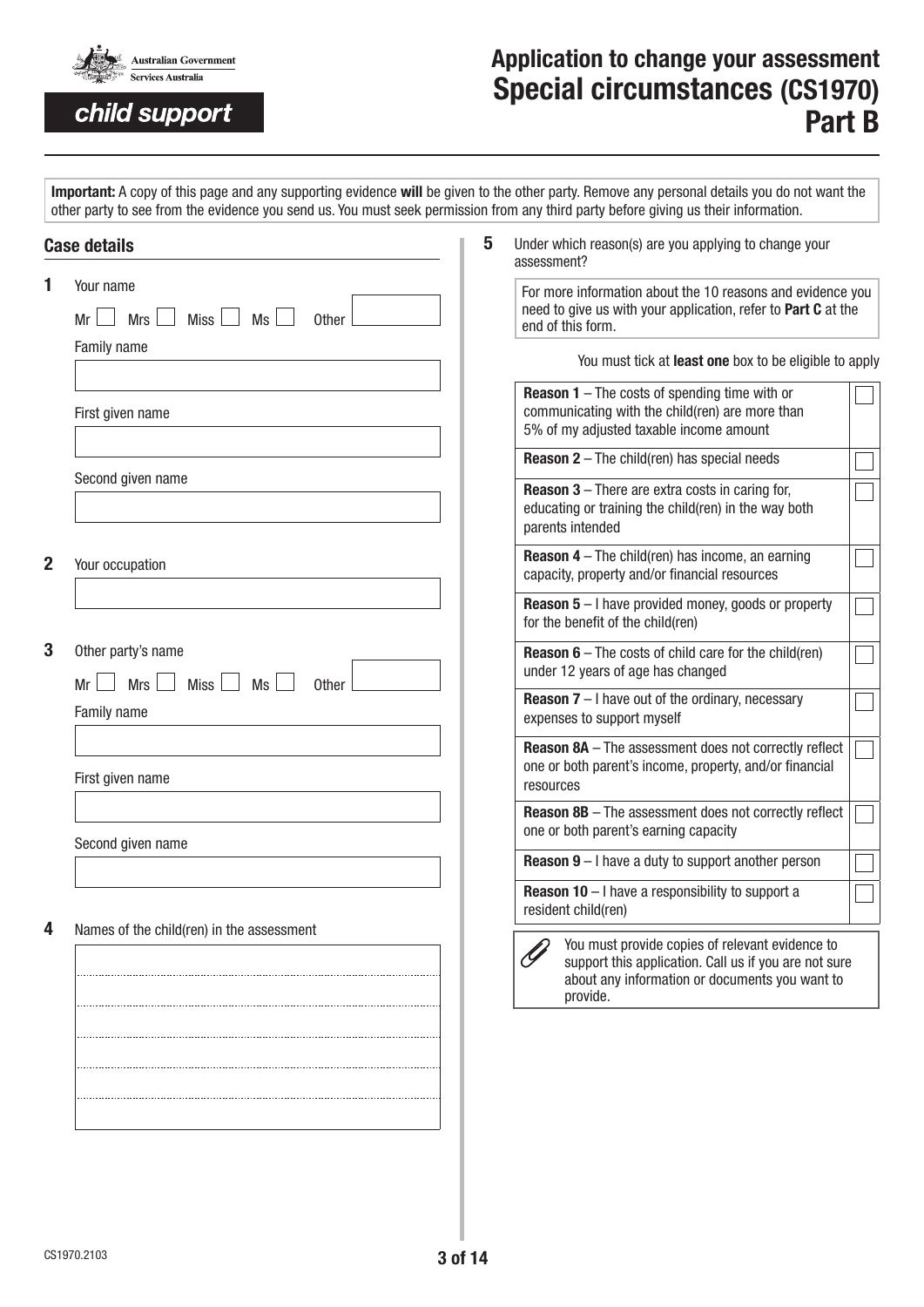| 6<br>Based on your reason(s) in question 5, briefly explain why you                                      | 7 | What period do you want changed?                                       |                                                            |   |             |                                                                                                                                 |
|----------------------------------------------------------------------------------------------------------|---|------------------------------------------------------------------------|------------------------------------------------------------|---|-------------|---------------------------------------------------------------------------------------------------------------------------------|
| think the assessment should be changed.<br>For example, give details of additional costs, the amount and |   | From                                                                   |                                                            |   |             |                                                                                                                                 |
| whether they are for you, for a child included in the assessment                                         |   | T <sub>0</sub>                                                         |                                                            |   |             |                                                                                                                                 |
| or another person.                                                                                       |   |                                                                        |                                                            |   |             |                                                                                                                                 |
|                                                                                                          |   | Not sure                                                               |                                                            |   |             |                                                                                                                                 |
|                                                                                                          | 8 | If you are applying for a period before the date you lodged<br>sooner. | before the date of this application, you must have a court |   |             | this application with us, state why you were unable to lodge it<br>If you need a review of periods that are more than 18 months |
|                                                                                                          |   |                                                                        | order asking us to review that period.                     |   |             |                                                                                                                                 |
|                                                                                                          |   |                                                                        |                                                            |   |             |                                                                                                                                 |
|                                                                                                          |   |                                                                        |                                                            |   |             |                                                                                                                                 |
|                                                                                                          |   |                                                                        |                                                            |   |             |                                                                                                                                 |
|                                                                                                          |   |                                                                        |                                                            |   |             |                                                                                                                                 |
|                                                                                                          |   |                                                                        |                                                            |   |             |                                                                                                                                 |
|                                                                                                          |   |                                                                        |                                                            |   |             |                                                                                                                                 |
|                                                                                                          | 9 |                                                                        |                                                            |   |             | What change do you think would make the assessment fairer?                                                                      |
|                                                                                                          |   |                                                                        | <b>Tick one only</b>                                       |   |             |                                                                                                                                 |
|                                                                                                          |   | Increase the annual                                                    |                                                            |   |             |                                                                                                                                 |
|                                                                                                          |   |                                                                        | rate of child support L                                    | ₽ | Increase to |                                                                                                                                 |
|                                                                                                          |   |                                                                        |                                                            |   | \$          | per year                                                                                                                        |
|                                                                                                          |   | Decrease the annual                                                    | rate of child support                                      |   | Decrease to |                                                                                                                                 |
|                                                                                                          |   |                                                                        |                                                            |   | \$          | per year                                                                                                                        |
|                                                                                                          |   |                                                                        |                                                            |   |             |                                                                                                                                 |
|                                                                                                          |   |                                                                        | Not sure                                                   |   |             |                                                                                                                                 |
|                                                                                                          |   | child(ren) in the assessment?                                          |                                                            |   |             | 10 Are you the non-parent carer (for example, grandparent) of the                                                               |
|                                                                                                          |   | No                                                                     | $\rightarrow$ Go to next question                          |   |             |                                                                                                                                 |
|                                                                                                          |   | Yes I                                                                  | <b>Go to 22</b>                                            |   |             |                                                                                                                                 |
|                                                                                                          |   |                                                                        | You are not legally obliged to give us personal            |   |             |                                                                                                                                 |
|                                                                                                          |   |                                                                        |                                                            |   |             | financial information if you are a non-parent carer.                                                                            |
|                                                                                                          |   |                                                                        | Do not answer questions 11 to 21. Go to 22                 |   |             |                                                                                                                                 |
|                                                                                                          |   |                                                                        |                                                            |   |             |                                                                                                                                 |
|                                                                                                          |   |                                                                        |                                                            |   |             |                                                                                                                                 |
|                                                                                                          |   |                                                                        |                                                            |   |             |                                                                                                                                 |
|                                                                                                          |   |                                                                        |                                                            |   |             |                                                                                                                                 |
|                                                                                                          |   |                                                                        |                                                            |   |             |                                                                                                                                 |
|                                                                                                          |   |                                                                        |                                                            |   |             |                                                                                                                                 |
|                                                                                                          |   |                                                                        |                                                            |   |             |                                                                                                                                 |
|                                                                                                          |   |                                                                        |                                                            |   |             |                                                                                                                                 |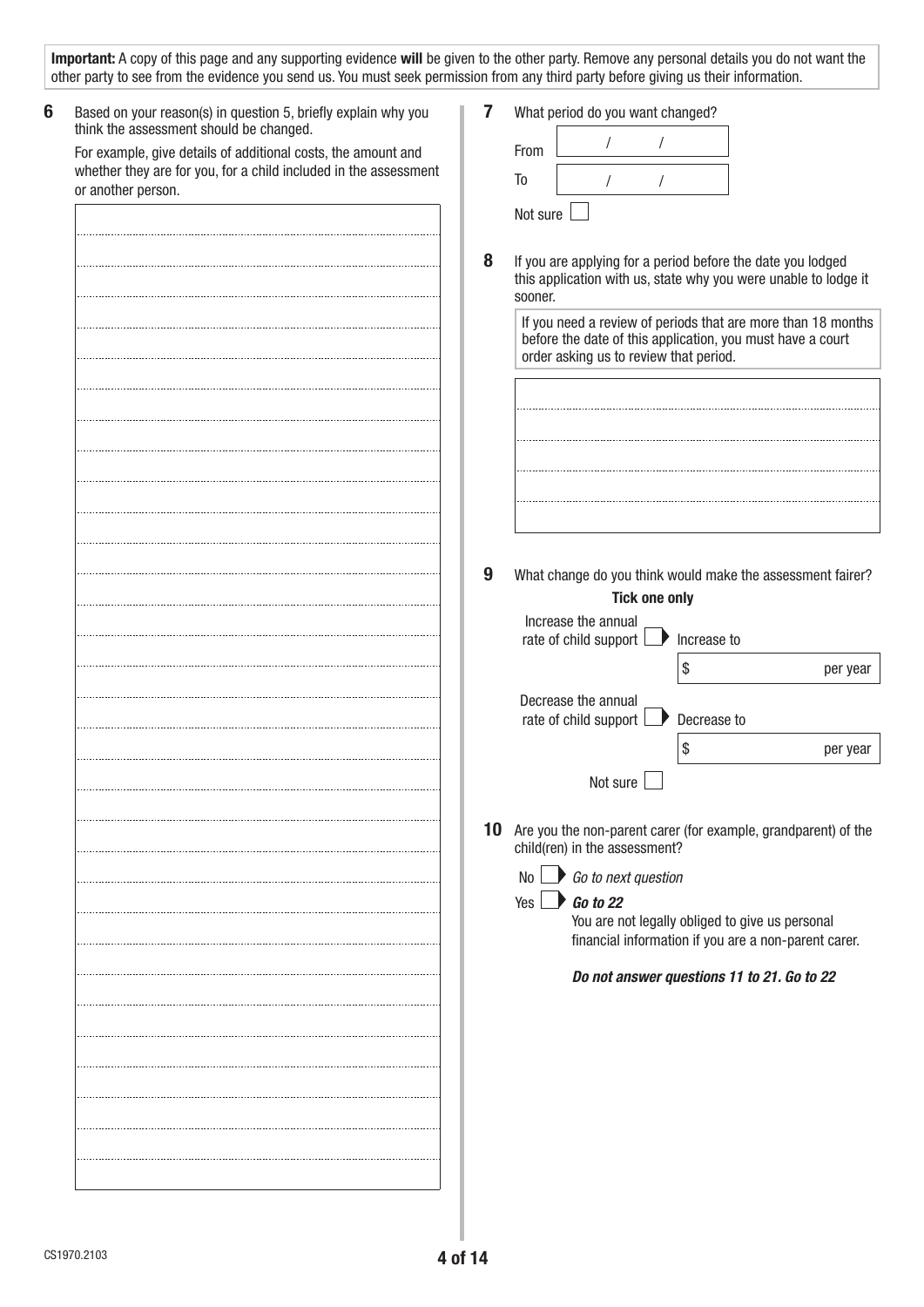### **Your income details**

In order for your application to be complete, your income and financial resources must be provided and will be reviewed to determine whether a change to your assessment is fair.

#### **11** Give details of any **income** you receive.

Complete the gross income amount (income you earned before tax) **or** the net income amount (income you earned after tax) for each item that applies to you. Show the total amount per week, fortnight, month or year, including any one-off or irregular payments.

| Income type                                                                                                                                                                                                               | Gross (before tax) |     | 0r | Net (after tax) |     |  |
|---------------------------------------------------------------------------------------------------------------------------------------------------------------------------------------------------------------------------|--------------------|-----|----|-----------------|-----|--|
| <b>Salary or wage</b><br>(including allowances)                                                                                                                                                                           | \$                 | per |    | \$              | per |  |
| <b>Business income</b><br>(including personal income derived from self-employment)                                                                                                                                        | \$                 | per |    | \$              | per |  |
| <b>Termination payments</b><br>(including payments made into superannuation on termination)                                                                                                                               | \$                 |     |    | \$              |     |  |
| <b>Government payments</b><br>(including Centrelink and Department of Veterans' Affairs income<br>support payments. Do not include Family Tax Benefit and any<br>payments from the National Disability Insurance Scheme.) | \$                 | per |    | \$              | per |  |
| <b>Interest and dividends</b><br>(including any income you receive from cash deposits, shares,<br>managed investments)                                                                                                    | \$                 | per |    | \$              | per |  |
| <b>Rental property income</b>                                                                                                                                                                                             | \$                 | per |    | \$              | per |  |
| Sale of property                                                                                                                                                                                                          | \$                 |     |    | \$              |     |  |
| <b>Compensation or rehabilitation payments</b><br>(including lump sum payments)                                                                                                                                           | \$                 | per |    | \$              | per |  |
| Superannuation payments (Do not include amounts released<br>as part of the First Home Super Saver Scheme)                                                                                                                 | \$                 | per |    | \$              | per |  |
| Periodical payments by way of gift or allowances                                                                                                                                                                          | \$                 | per |    | \$              | per |  |
| <b>Reportable fringe benefits</b>                                                                                                                                                                                         |                    |     |    |                 |     |  |
| Salary sacrifice or salary packaging includes any benefit received<br>as part of earned income but not as a wage or salary (for example                                                                                   | \$                 | per |    | \$              | per |  |
| novated lease, use of a car as part of a salary package).                                                                                                                                                                 |                    |     |    |                 |     |  |
| <b>Target foreign income</b><br>(including any income you receive from outside Australia)                                                                                                                                 | \$                 | per |    | \$              | per |  |
| <b>Partnership distribution</b>                                                                                                                                                                                           | \$                 | per |    | \$              | per |  |
| <b>Trust distribution</b> $-$ Give the name of trust                                                                                                                                                                      |                    |     |    |                 |     |  |
|                                                                                                                                                                                                                           | \$                 | per |    | \$              | per |  |
| <b>Other income</b> $-$ Give details of this income<br>(including royalties and any other income not listed above)                                                                                                        |                    |     |    |                 |     |  |
|                                                                                                                                                                                                                           | \$                 | per |    | \$              | per |  |
| Provide copies of documents including recent payslip(s) to verify your income. If you are self-employed, provide your most recent<br>business financial statements.                                                       |                    |     |    |                 |     |  |

business financial statements.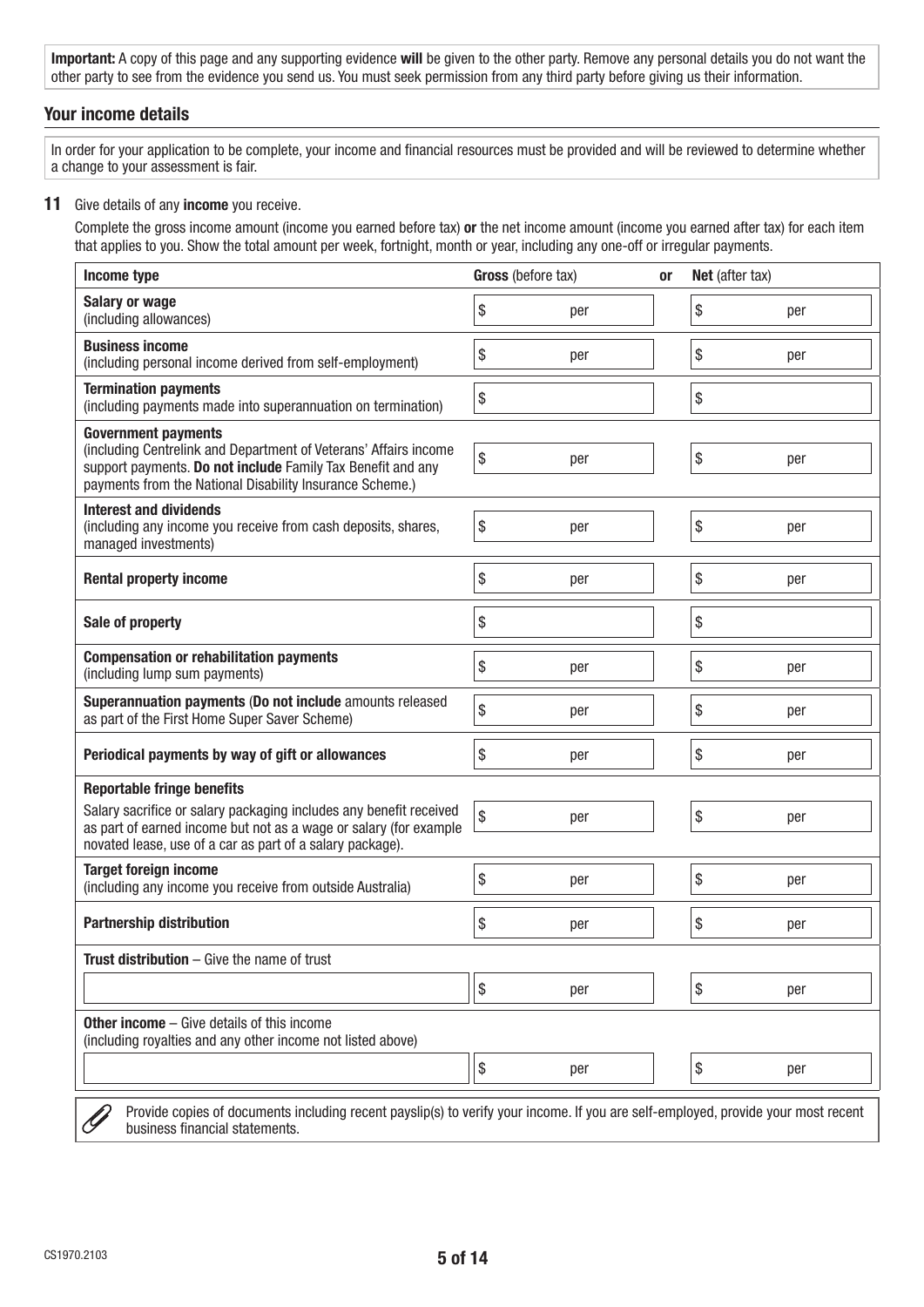### **Your expenses and debts**

#### **12** Give details of your current **personal expenses** – we may ask you to provide evidence.

If your expenses are shared, only provide the amount of those expenses that are incurred by you. For example, you contribute 50% towards the cost of electricity. The electricity bill averages \$100 per month, so your share will be \$50.

**Do not include** expenses that are related to the operation of a business, company or trust.

|                                                                          | <b>Amount owing</b><br>Current balance           | Limit                                     |    |
|--------------------------------------------------------------------------|--------------------------------------------------|-------------------------------------------|----|
| <b>Debts</b> $-$ give the minimum payment required                       |                                                  |                                           |    |
| Credit Card(s)                                                           | \$<br>per                                        | $\, \, \raisebox{12pt}{$\scriptstyle \$}$ | \$ |
| Overdraft(s)                                                             | \$<br>per                                        | $\$\$                                     | \$ |
| Mortgage repayment                                                       | \$<br>per                                        | $\$$                                      |    |
| Personal loan(s)                                                         | \$<br>per                                        | \$                                        |    |
| Investment loan(s)                                                       | \$<br>per                                        | $\,$                                      |    |
| <b>Other</b> - Give details below<br>(for example, Centrelink, taxation) |                                                  |                                           |    |
|                                                                          | $\, \, \raisebox{12pt}{$\scriptstyle \$}$<br>per | $\$$                                      |    |
| <b>Living costs</b>                                                      |                                                  |                                           |    |
| Rent/board                                                               | \$<br>per                                        |                                           |    |
| Rates (for example, council, water)                                      | \$<br>per                                        |                                           |    |
| Food                                                                     | \$<br>per                                        |                                           |    |
| Clothing                                                                 | \$<br>per                                        |                                           |    |
| Personal                                                                 | \$<br>per                                        |                                           |    |
| Medical insurance/bills                                                  | \$<br>per                                        |                                           |    |
| <b>Education expenses</b>                                                | \$<br>per                                        |                                           |    |
| <b>Utilities</b>                                                         |                                                  |                                           |    |
| Electricity                                                              | \$<br>per                                        |                                           |    |
| Phone                                                                    | \$<br>per                                        |                                           |    |
| Internet                                                                 | \$<br>per                                        |                                           |    |
| Gas                                                                      | \$<br>per                                        |                                           |    |
| <b>Transport costs</b>                                                   |                                                  |                                           |    |
| Fares                                                                    | \$<br>per                                        |                                           |    |
| Fuel                                                                     | \$<br>per                                        |                                           |    |
| Vehicle registration                                                     | \$<br>per                                        |                                           |    |
| Insurance                                                                | \$<br>per                                        |                                           |    |
| Other running expenses                                                   | \$<br>per                                        |                                           |    |
| <b>Other personal expenses</b> - Give details below                      |                                                  |                                           |    |
|                                                                          | \$<br>per                                        |                                           |    |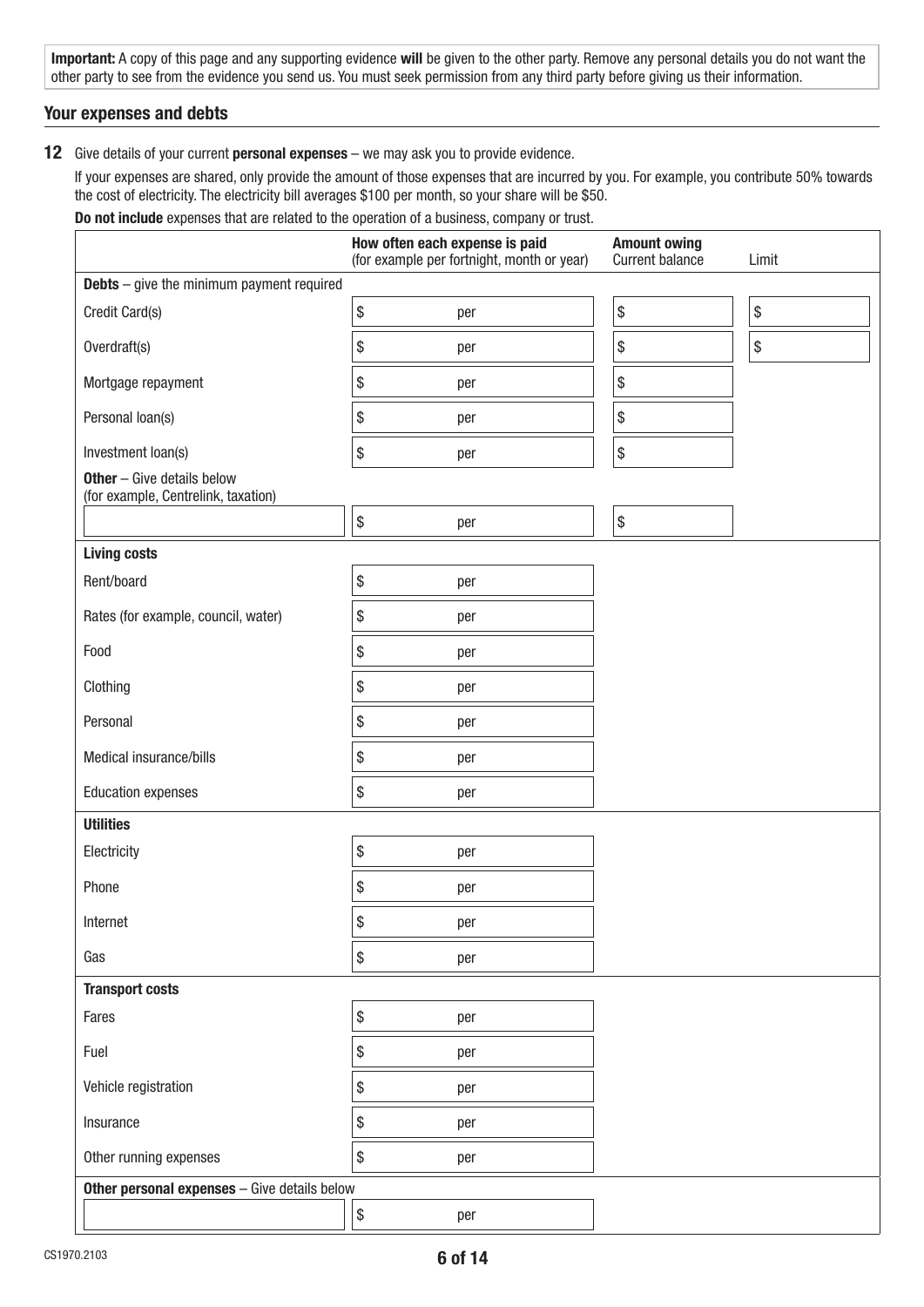### **Your assets (what you own)**

Ç

**13** Give details of **all accounts** held by you in banks, building societies or credit unions.

**Include** savings accounts, cheque accounts, term deposits, joint accounts, accounts you hold in trust or under any other name, or money held in church or charitable development funds.

**Do not include** an account used exclusively for funding from the National Disability Insurance Scheme.

Provide a copy of the statement for each account.

| Type of account<br>(for example, savings account)             | Name of bank, building society or credit union | <b>Balance</b> | Your share |
|---------------------------------------------------------------|------------------------------------------------|----------------|------------|
|                                                               |                                                | \$             | %          |
|                                                               |                                                | \$             | %          |
|                                                               |                                                | ᡘ<br>Φ         | $\%$       |
|                                                               |                                                | S              | %          |
| If you need more space, provide a separate sheet with details |                                                |                |            |

 $\parallel$  if you need more space, provide a separate sheet with details.

#### **14** Do you own or partly own any shares, bonds or other investments?

| No L |  |  | $\blacksquare$ Go to next question |
|------|--|--|------------------------------------|
|------|--|--|------------------------------------|

 $Yes \rightarrow Give details below$ 

Provide a copy of the policy document and latest statement for each investment.

| Type of investment | Name of company                                                | Current amount invested Your share |   |
|--------------------|----------------------------------------------------------------|------------------------------------|---|
|                    |                                                                |                                    | % |
|                    |                                                                |                                    | % |
|                    | If you need more space, provide a separate sheet with details. |                                    |   |

**15** Do you have a life insurance policy that includes a savings or investment component?

| No L | $\blacktriangleright$ Go to next question |
|------|-------------------------------------------|
|------|-------------------------------------------|

 $Yes \rightarrow Give details below$ 

| Name of insurance company                                      | Policy number | Surrender value |
|----------------------------------------------------------------|---------------|-----------------|
|                                                                |               |                 |
| If you need more space, provide a separate sheet with details. |               |                 |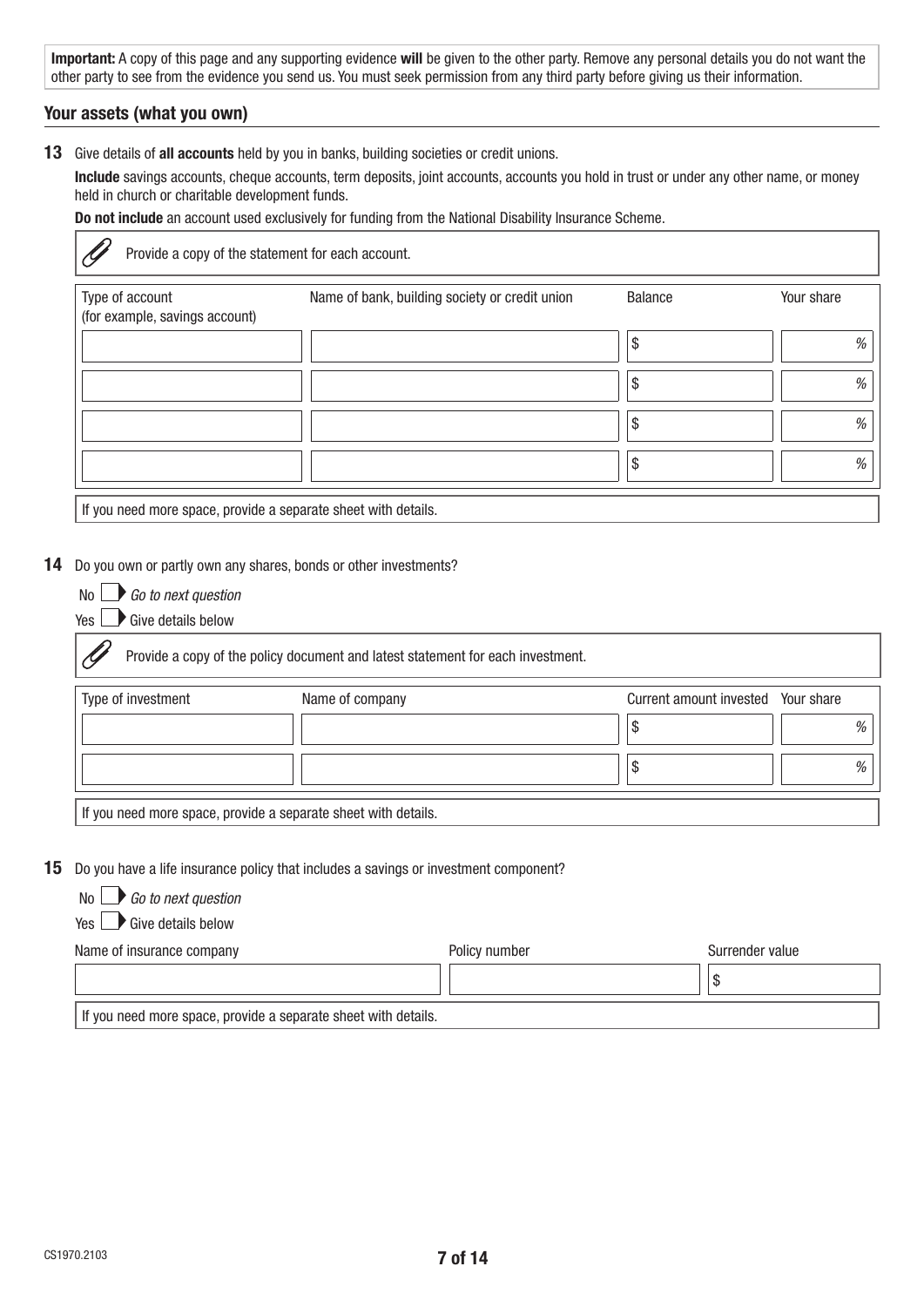**16** Do you own or partly own any real estate?

| No $\mathrel{\sqcup}$ |  |  | $\blacktriangleright$ Go to next question |
|-----------------------|--|--|-------------------------------------------|
|                       |  |  |                                           |

 $Yes \rightarrow Give details below$ 

No *Go to next question*

Provide a copy of the rates notice and latest loan statement (if applicable). P,

| Address of property |   | Your share                                  |
|---------------------|---|---------------------------------------------|
|                     | Œ |                                             |
|                     |   |                                             |
|                     |   |                                             |
|                     |   |                                             |
|                     |   | Current market value<br>Postcode<br>etcode. |

If you need more space, provide a separate sheet with details.

#### **17** Do you own or partly own any motor vehicles, motor cycles, trailers, boats, caravans or motor homes?

| Give details below<br>Yes                                      |                                                              |                      |            |
|----------------------------------------------------------------|--------------------------------------------------------------|----------------------|------------|
|                                                                | Provide a copy of the latest loan statement (if applicable). |                      |            |
| Type of asset (for example, car)                               | Make/Model (for example, Ford Focus)                         | Current market value | Your share |
|                                                                |                                                              | \$                   | %          |
|                                                                |                                                              | \$                   | %          |
|                                                                |                                                              | \$                   | %          |
|                                                                |                                                              | \$                   | %          |
| If you need more space, provide a separate sheet with details. |                                                              |                      |            |

#### **18** Do you have any **other** assets you have not already advised us about in this form?

| No L<br>$\blacktriangleright$ Go to next question |  |
|---------------------------------------------------|--|
|---------------------------------------------------|--|

 $Yes \rightarrow Give details below$ 

| Type of asset | Description | Current market value | Your share |
|---------------|-------------|----------------------|------------|
|               |             | \$                   | %          |
|               |             | \$                   | $\%$       |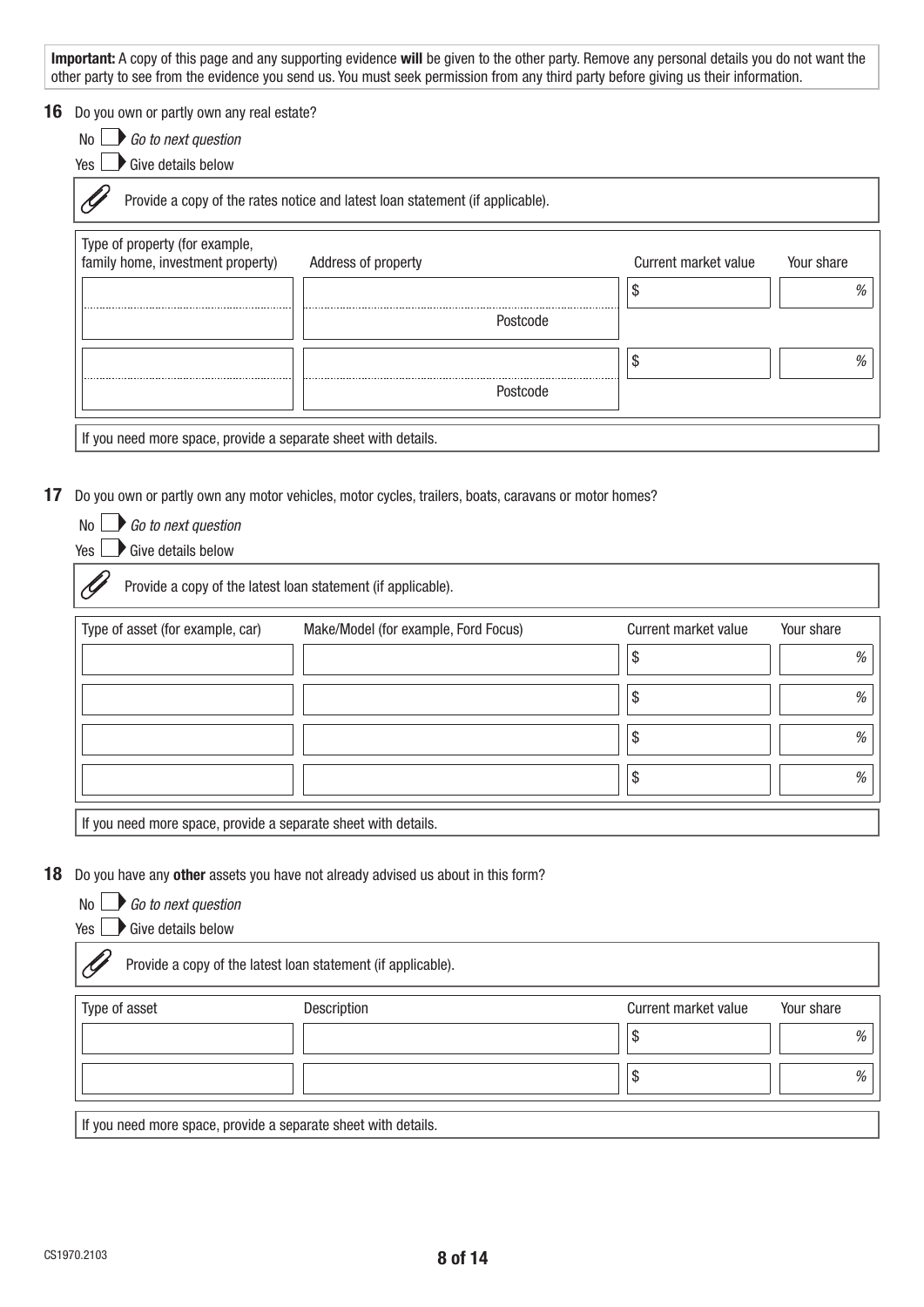#### **19** Do you have any superannuation?

 $Yes \rightarrow Give details below$ 

| Name of institution/company                                    | Policy number | Non-preserved amount |
|----------------------------------------------------------------|---------------|----------------------|
|                                                                |               |                      |
|                                                                |               | AD.                  |
| If you need more space, provide a separate sheet with details. |               |                      |

**20** In the last 12 months have you given away, sold for less than their market value or surrendered a right to any cash, assets, property or income?

**Include** forgiven loans and shares in private companies.

| No                                                             |
|----------------------------------------------------------------|
| $\Box$ Go to next question<br>Yes                              |
|                                                                |
|                                                                |
|                                                                |
|                                                                |
|                                                                |
|                                                                |
| If you need more space, provide a separate sheet with details. |

- **21** Have you received a lump sum payment in the last 18 months or do you expect to receive a lump sum payment in the next 12 months? **Include**:
	- termination or redundancy payments
	- separation certificates from an employer
	- compensation
	- insurance
	- superannuation fund payments.

(**Do not include** amounts released as part of the First Home Super Saver Scheme.)

No *Go to next question*

| Yes $\lfloor$ | $\blacksquare$ Give details below |  |
|---------------|-----------------------------------|--|
|---------------|-----------------------------------|--|

| Lump sum details | Date expected/date of payment Amount |  |
|------------------|--------------------------------------|--|
|                  |                                      |  |
|                  |                                      |  |
|                  |                                      |  |

If you need more space, provide a separate sheet with details.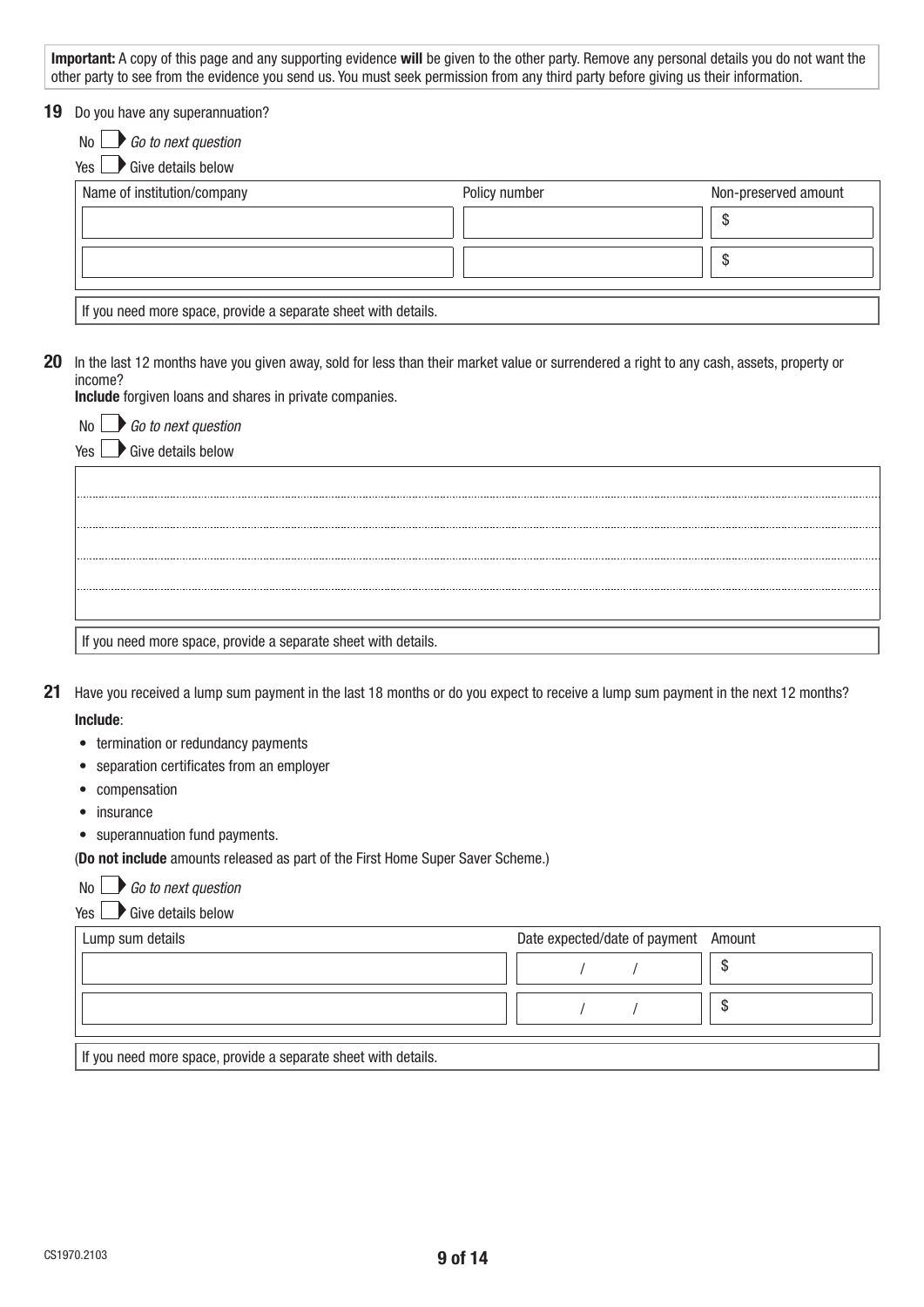### **Checklist**

**22** Which of the following documents are you providing with this form?

Where you are asked to supply documents, provide **copies** of the original documents.

If you are not sure, check the question to see if you should provide the documents.

| Tick all that apply                                                                                                                                                                                                   |  |
|-----------------------------------------------------------------------------------------------------------------------------------------------------------------------------------------------------------------------|--|
| A copy of supporting evidence for this application                                                                                                                                                                    |  |
| (for all reasons ticked at <b>question 5</b> )                                                                                                                                                                        |  |
| A copy of supporting documents including recent<br>payslip(s) to verify your income.<br>If you are self-employed, provide your most recent<br>business financial statements<br>(for all income listed at question 11) |  |
| A copy of the statement for each account                                                                                                                                                                              |  |
| (for all account(s) listed at question 13)                                                                                                                                                                            |  |
| A copy of the policy document and latest statement for<br>each investment                                                                                                                                             |  |
| (if you answered Yes at <b>question 14</b> )                                                                                                                                                                          |  |
| A copy of documents (for example, rates notice, loan<br>statement)                                                                                                                                                    |  |
| (if you answered Yes at <b>question 16</b> )                                                                                                                                                                          |  |
| A copy of documents (for example, loan statement)                                                                                                                                                                     |  |
| (if you answered Yes at question 17)                                                                                                                                                                                  |  |
| A copy of the latest loan statement                                                                                                                                                                                   |  |
| (if you answered Yes at <b>question 18</b> )                                                                                                                                                                          |  |

## **Privacy notice**

#### **23 You need to read this**

#### **Privacy and your personal information**

The privacy and security of your personal information is important to us, and is protected by law. We need to collect this information so we can process and manage your applications and payments, and provide services to you. We only share your information with other parties where you have agreed, or where the law allows or requires it. For more information, go to www.**servicesaustralia.gov.au/privacy**

#### **Declaration**

#### **24 I declare that**:

- any personal information about a third party is provided with the knowledge of that third party.
- I have explained to the third party that:
	- Services Australia collects and may use their personal information for the purposes of my child support assessment
	- the personal information contained in this form or any supporting documents will be sent to both Services Australia and the other party (parent and/or non-parent carer) to my child support case.
- the information I have provided in this form is complete and correct.

#### **I understand that**:

- Child Support can make relevant enquiries to make sure I receive the correct entitlement.
- giving false or misleading information is a serious offence.

Your signature

| Date | On completion, insert digital signature or print and sign. |
|------|------------------------------------------------------------|
|      | <b>Print form</b>                                          |
|      | <b>Clear form</b>                                          |

#### **Next steps**

To submit a complete application, you must ensure:

- **1** All parts of this form are complete.
- **2** You have selected one of the 10 reasons **at question 5 on page 3** and provided more information for consideration.
- **3** You have completed separate forms if you are applying for more than one case.
- **4** You have provided income and expense information relating to yourself.
- **5** You have signed and dated this form.

If you do not provide **all of the above** it may result in your application being incomplete and unable to be reviewed by a Decision Maker.

#### **Returning this form**

Send **Part A** and **Part B** and a copy of all supporting documents:

- **online** sign in to your Child Support online account or Express Plus Child Support mobile app and upload by selecting Upload documents. Select document type 'Change of assessment form/evidence'.
- by fax to: **1300 309 949**
- by post to: Services Australia Child Support GPO Box 9815 MELBOURNE VIC 3001

You should keep a copy of this form for your records.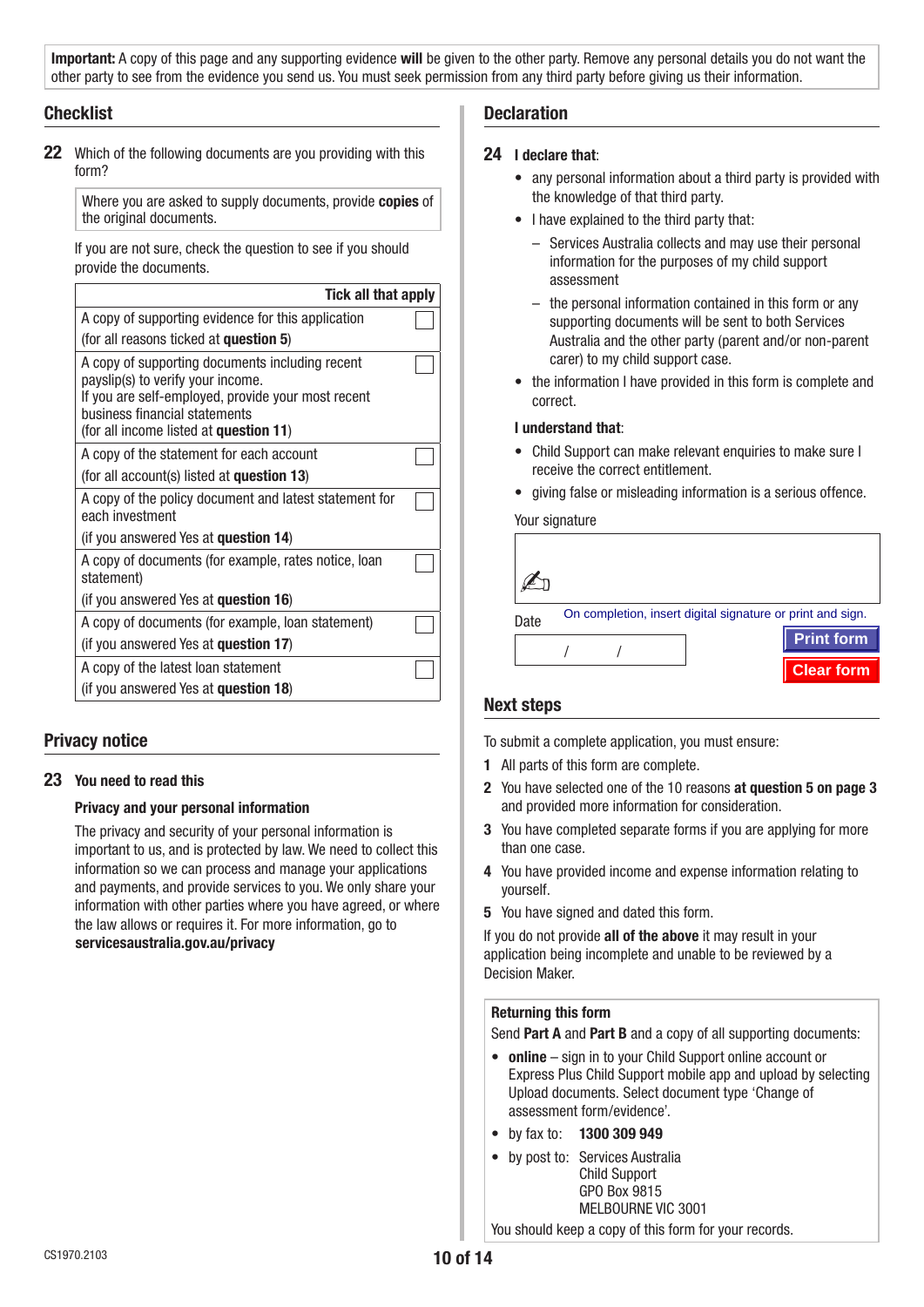

# **Application to change your assessment Special circumstances (CS1970) Part C**

#### **Applying for a change of assessment**

- **You cannot be represented by a solicitor or another person for the change of assessment process.** While an authorised representative may make simple enquiries on your behalf or explain certain limited information, they cannot act on your behalf during this process.
- A copy of **Part B** and all supporting documents will be sent to the other party. The term 'other party' includes non-parent carers, where applicable.
- The other party has the opportunity to respond to the application and make their own cross application.
- If the other party responds and/or makes a cross application, you will receive a copy of the response and/or cross application and any supporting documents. You will be given the opportunity to respond.
- We will contact both parties about the application and make a decision. Documents cannot be exchanged after a change of assessment decision has been made. If you require copies of documents after this time, you must make a request under the Freedom of Information Act.
- A written copy of this decision will be sent to both parties.
- For more information about the change of assessment in special circumstances, go to **servicesaustralia.gov.au/cschangeofassessment**

| <b>Reason 1</b><br>The costs of spending time<br>with or communicating with<br>the child(ren) is more than<br>5% of your adjusted taxable<br>income amount. | These costs might include transport, accommodation and phone calls but do not include things such as<br>food, clothing or entertainment. If you care for the child(ren) at least 52 nights a year, travel is the only cost<br>that we can consider under reason 1. This is because we already include the costs in the formula we used<br>to work out your assessment. |  |  |  |
|-------------------------------------------------------------------------------------------------------------------------------------------------------------|------------------------------------------------------------------------------------------------------------------------------------------------------------------------------------------------------------------------------------------------------------------------------------------------------------------------------------------------------------------------|--|--|--|
|                                                                                                                                                             | Example 1: You have the child for four weeks at Christmas and you have to pay the cost of travelling to<br>visit and for accommodation for both of you. You also ring and email regularly. You may be able to claim<br>costs for travel, accommodation, phone and internet.                                                                                            |  |  |  |
|                                                                                                                                                             | Example 2: You have the children two nights a week but you have to travel a long distance to spend this<br>time with them. You may be able to claim travel costs.                                                                                                                                                                                                      |  |  |  |
|                                                                                                                                                             | Evidence you can show us:                                                                                                                                                                                                                                                                                                                                              |  |  |  |
|                                                                                                                                                             | • a court order or parenting plan                                                                                                                                                                                                                                                                                                                                      |  |  |  |
|                                                                                                                                                             | receipts for expenses such as airfares, accommodation or petrol                                                                                                                                                                                                                                                                                                        |  |  |  |
|                                                                                                                                                             | an estimate of future costs.                                                                                                                                                                                                                                                                                                                                           |  |  |  |
|                                                                                                                                                             |                                                                                                                                                                                                                                                                                                                                                                        |  |  |  |

## **Reason 2**

**The child(ren) has special needs**.

If the child(ren) has special needs, you might incur out of the ordinary costs in meeting those needs. Special needs could include physical and/or mental health issues, learning difficulty/disability, impairment, unusual condition, and/or special talents, which are out of the ordinary. Only claim actual costs after deducting rebates, refunds, allowances and any payments you receive from Medicare, your insurer or the National Disability Insurance Scheme.

You cannot claim normal day to day expenses like food, clothing or medical care.

Example 1: The child needs orthodontic work and this means you have additional expenses.

Example 2: The child has a disability and there are high costs associated with this.

Evidence you can show us:

- medical evidence about the child's condition, treatment and what it costs
- receipts, for example, Medicare or pharmacy summary and rebate details
- an estimate of future costs.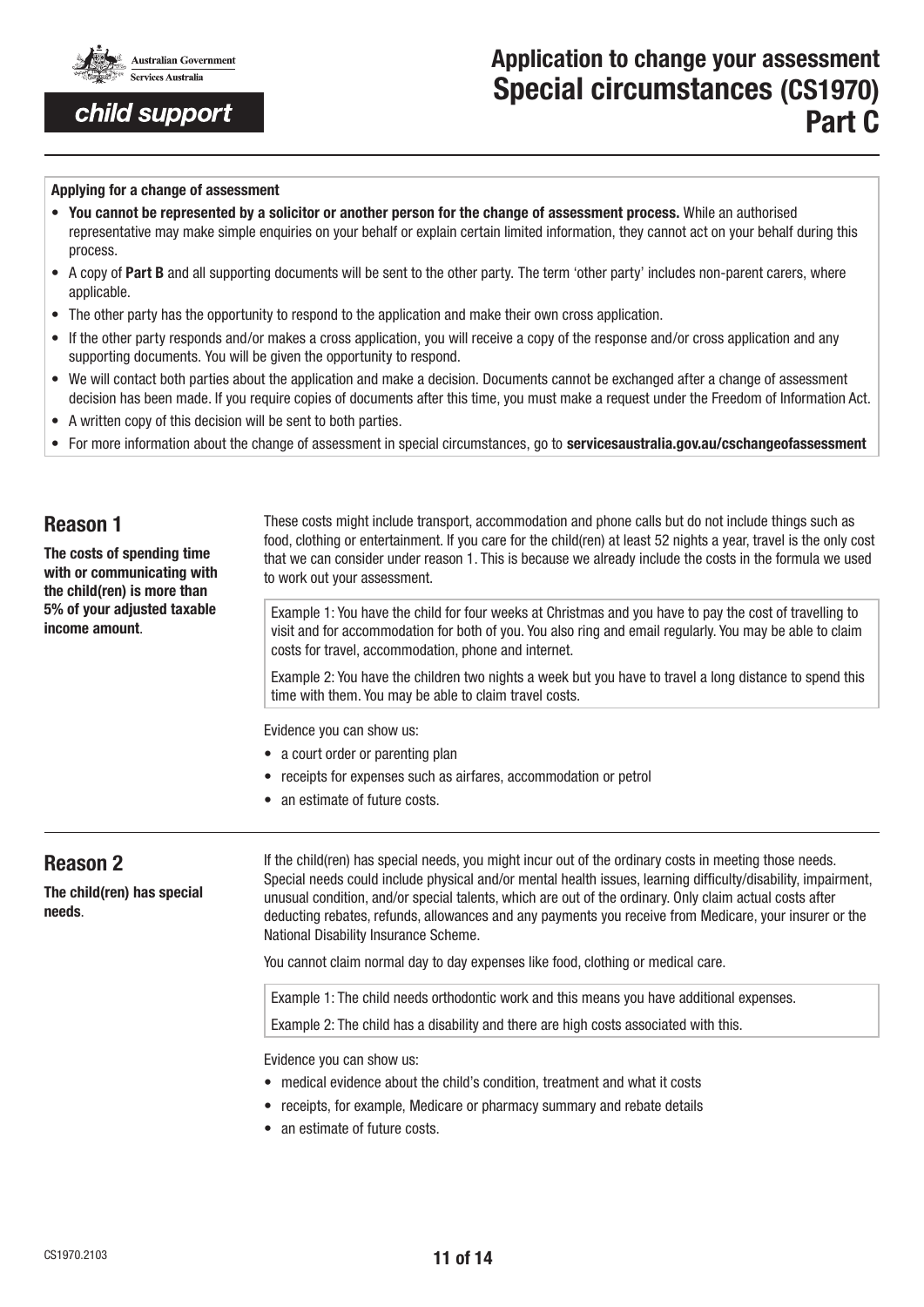| <b>Reason 3</b>                                                                     | Both parents must have intended for the child(ren) to be cared for, educated or trained in a particular way.                                                                                                    |  |  |
|-------------------------------------------------------------------------------------|-----------------------------------------------------------------------------------------------------------------------------------------------------------------------------------------------------------------|--|--|
| There are extra costs in                                                            | Example: Both parents planned for the child to attend a private school.                                                                                                                                         |  |  |
| caring for, educating or<br>training the child(ren) in the                          | Evidence you can show us:                                                                                                                                                                                       |  |  |
| way both parents intended.                                                          | • school application or enrolment forms signed by both parents                                                                                                                                                  |  |  |
|                                                                                     | • school fee statement or invoice and receipts                                                                                                                                                                  |  |  |
|                                                                                     | a parenting plan, court order or other evidence of what you both planned.                                                                                                                                       |  |  |
| <b>Reason 4</b><br>The child(ren) has income, an                                    | The financial resource(s) of a child must be sufficient to reduce the need for parental support. This cannot<br>include any Centrelink income support payments.                                                 |  |  |
| earning capacity, property                                                          | Example 1: The child is working and earning a full-time income.                                                                                                                                                 |  |  |
| and/or financial resources.                                                         | Example 2: The child is working and earning a full-time income or an income that exceeds the maximum<br>rate of Youth Allowance.                                                                                |  |  |
|                                                                                     | Evidence you can show us:                                                                                                                                                                                       |  |  |
|                                                                                     | • a payslip, or the name of the employer for the child                                                                                                                                                          |  |  |
|                                                                                     | • other evidence showing the income of the child.                                                                                                                                                               |  |  |
|                                                                                     | If you do not have evidence, you can tell us how you know the child is earning an income or has other<br>financial resources.                                                                                   |  |  |
| <b>Reason 5</b>                                                                     | You can only claim payments that have been made for the benefit of the child(ren) in addition to the child<br>support assessment.                                                                               |  |  |
| You have provided money,<br>goods or property for the<br>benefit of the child(ren). | Example: You are paying the whole of the mortgage on the house where the child(ren) live until property<br>settlement has occurred.                                                                             |  |  |
|                                                                                     |                                                                                                                                                                                                                 |  |  |
|                                                                                     | Evidence you can show us:<br>• court orders or agreements showing a transfer of money, goods or property specifically for the benefit<br>of the child(ren)                                                      |  |  |
|                                                                                     | • receipts showing payments you have made to third parties specifically for the benefit of the child (ren).                                                                                                     |  |  |
|                                                                                     | Call us on 131 272 to discuss any payments you have made directly to the other party or to a third party for<br>the benefit of the child(ren). You may be eligible for immediate recognition of these payments. |  |  |
| <b>Reason 6</b>                                                                     | This applies to children of the assessment only. The costs must be:                                                                                                                                             |  |  |
| The costs of child care for                                                         | • more than 5% of your adjusted taxable income if you are a parent, or                                                                                                                                          |  |  |
| child(ren) under 12 years                                                           | • at least 25% of the costs of the child(ren) if you are a non-parent carer.                                                                                                                                    |  |  |
| of age.                                                                             | Both these amounts are on your assessment notice.                                                                                                                                                               |  |  |
|                                                                                     | You can only claim actual costs after getting any rebates, refunds or other assistance.                                                                                                                         |  |  |
|                                                                                     | Example: You have high child care expenses.                                                                                                                                                                     |  |  |
|                                                                                     | Evidence you can show us:                                                                                                                                                                                       |  |  |
|                                                                                     | • receipts for childcare payments                                                                                                                                                                               |  |  |
|                                                                                     | • statements of rebates, benefits and government support                                                                                                                                                        |  |  |
|                                                                                     | • enrolment forms.                                                                                                                                                                                              |  |  |
|                                                                                     |                                                                                                                                                                                                                 |  |  |
|                                                                                     |                                                                                                                                                                                                                 |  |  |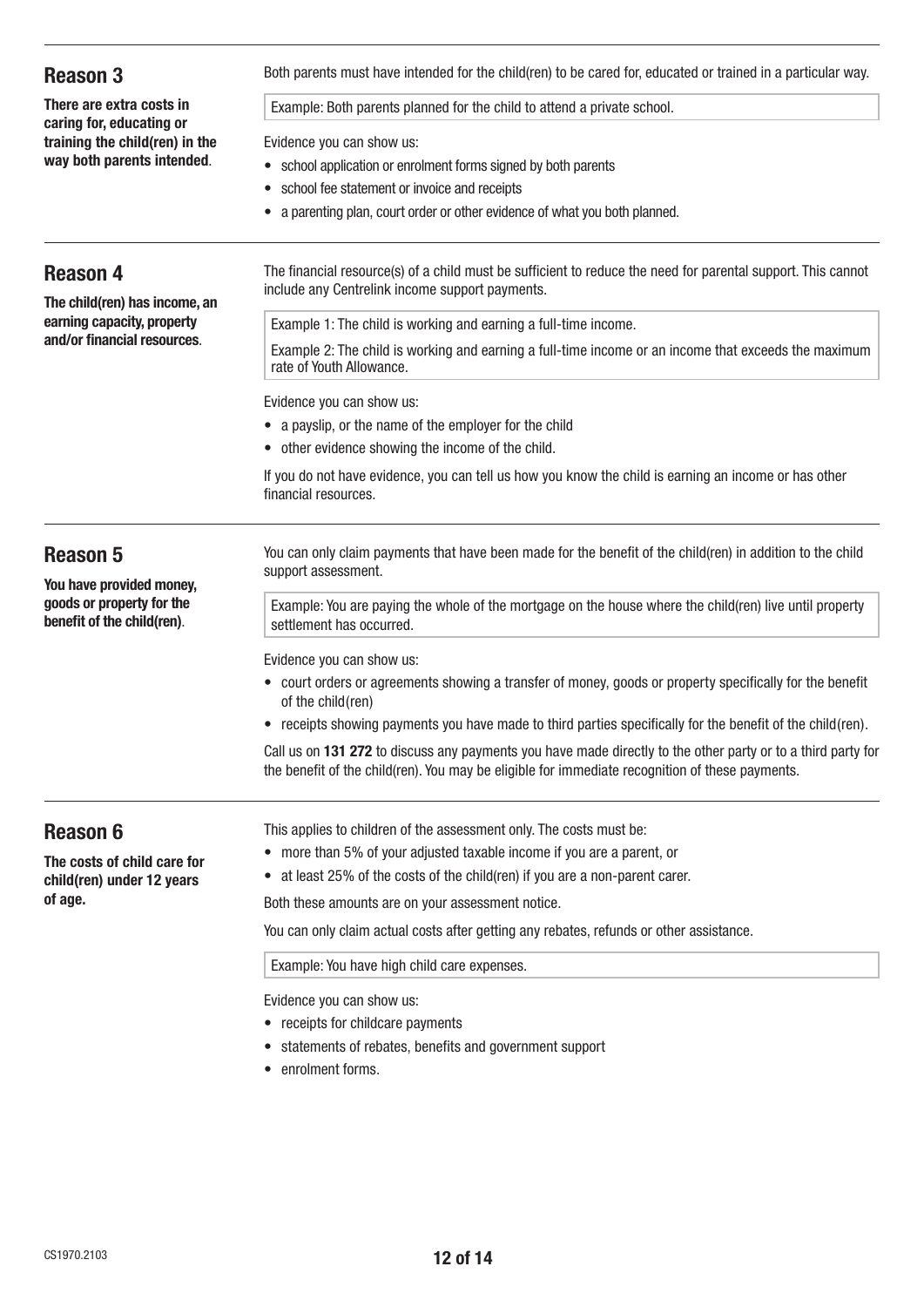## **Reason 7**

**You have out of the ordinary necessary expenses to support yourself**.

#### You must tell us:

- why the costs are necessary, and
- what makes them special.

Example: You have high personal medical expenses.

Evidence you can show us:

- documents confirming your income such as payslips
- receipts for out of ordinary medical costs
- medical report or certificate from a medical practitioner to confirm the existence of a condition
- proposed treatment plan, costs, payment plan and applicable health rebates, including evidence of any payments you receive under the National Disability Insurance Scheme.

## **Reason 8**

**You may apply under either A or B or both**

**A – The assessment does not correctly reflect one or both parent's income, property and/or financial resources**.

Example 1: The income of one parent is significantly higher or lower than that used in the child support assessment.

Example 2: The other parent has significant financial resources which are not taken into account in the child support assessment.

Example 3: The other parent works for themselves and the adjusted taxable income does not reflect their actual financial resources.

Evidence you can show us:

- payslips
- profit and loss statements, balance sheets, depreciation schedule.

If your income has **dropped by 15% or more**, you may be able to give us an income estimate instead. Call us on **131 272** to discuss.

You can apply if the child support assessment is adversely affected because the income amount used for the other parent does not reflect their greater earning capacity. The other parent may be deliberately not earning income despite ample opportunity to do so, or may have significantly reduced their income, and this is not justified by their caring responsibilities, state of health or another reason unrelated to child support.

Example 1: The other parent has reduced their working hours from full-time to part-time to minimise the amount of child support they pay.

Example 2: The other parent has ceased employment because they do not want to pay child support.

Evidence you can show us:

- documents showing that a party has demonstrated experience, skills or qualifications in a trade, profession or field of expertise
- documents showing job opportunities in the party's trade, profession or field of expertise
- documents showing that a party's decisions regarding employment do not relate to their caring responsibilities or state of health.

**B – The assessment does not correctly reflect one or both parent's capacity to earn an income**.